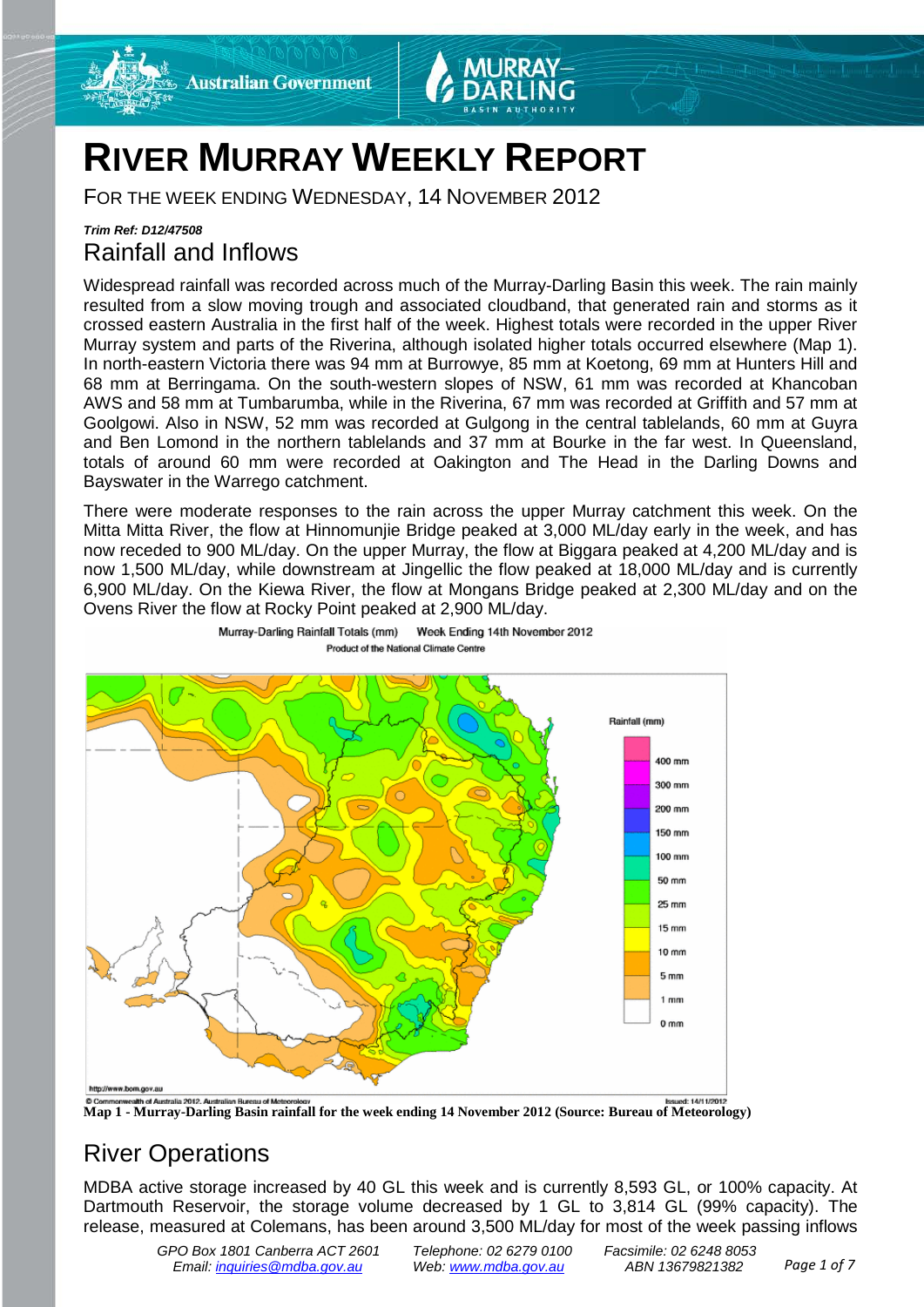and maintaining the storage at 99% capacity. Inflows are now receding and in order to hold the storage at 99% capacity the release will be reduced. See the attached flow advice for more details.

At Hume Reservoir, the storage volume increased by 64 GL to 2,928 GL (97% capacity). Total inflows for the week were around 130 GL with a peak daily inflow of 29,600 ML/day. Earlier in the week, the release was relatively low at 6,200 ML/day. However, in response to increasing demand the release has increased over the week and is currently 10,300 ML/day.

At Yarrawonga Weir, daily diversions through Mulwala Canal and Yarrawonga Main Channel increased this week. Total diversions are currently around 8,000 ML/day, up from 4,100 ML/day at the start of the week. The pool level in Lake Mulwala was lowered this week from 124.8 m AHD to the current level of 124.74 m AHD. The downstream release is now 8,100 ML/day and is expected to remain at about this flow rate over the coming week.

On the Edward River system, inflow through the Edward offtake eased slightly as the River Murray level at Picnic Point fell away, and is currently 1,440 ML/day. Inflow through the Gulpa offtake is being held at around 500 ML/day, enabling water to enter Reed Bed Swamp where a waterbird breeding event is currently taking place. Inflow from the Edward Escape has averaged around 1,150 ML/day, while diversion to the Wakool Main Canal has averaged around 1,000 ML/day. Downstream of Stevens Weir, the flow has averaged around 1,200 ML/day and similar flows are expected in the coming week.

On the Goulburn River, the flow at McCoys Bridge remained close to 1,000 ML/day throughout the week. The flow is expected to rise toward 5,000 ML/day at the end of next week due to the release of environmental water from Eildon Storage. The higher flows are expected to continue at McCoys Bridge for around two weeks. At Torrumbarry Weir, diversion through National Channel was 3,200 ML/day. Downstream of Torrumbarry Weir, the release remained fairly steady between 5,500 and 6,000 ML/day.

On the lower Murrumbidgee River, the flow at Balranald averaged around 4,700 ML/day but is expected to rise above 7,000 ML/day over the coming week. The flow in the Murray at Euston is now about 12,000 ML/day and expected to remain steady over the coming week.

Total storage at Menindee Lakes decreased by 17 GL this week to 1,862 GL (108% capacity). The release to the lower Darling River (measured at Weir 32) was steady during the week at 2,600 ML/day, but is expected to be increased to 7,000 ML/day over the coming week (see attached flow advice). Downstream on the lower Darling River, the flow at Burtundy receded during the week and is currently 3,100 ML/day.

At Wentworth Weir, the flow decreased over the week from 19,000 ML/day to 13,400 ML/day. The flow is expected to remain relatively steady over the coming week. At Lake Victoria the volume peaked during the week at 672 GL (26.96 m AHD, 99%capacity). It is currently at 663 GL (26.89 m AHD, 98% capacity) and expected to continue falling away over the coming weeks.

The flow to South Australia is well above the entitlement flow at present due to the delivery of significant volumes of environmental water from upstream storages. The flow to South Australia decreased over the week from 17,800 ML/day to around 16,000 ML/day and will be gradually reduced to 14,000 ML/day over the coming week.

At the Lower Lakes, the 5 day average level for Lake Alexandrina increased by 4 cm to 0.80 m AHD. Operations aim to hold the lake around this level prior to summer. Inflows to the Lakes continue to recede and only a small number of Barrage gates remain open with an estimated release of around 5,000 ML/day to the Coorong.

#### **For media inquiries contact the Media Officer on 02 6279 0141**

DAVID DREVERMAN Executive Director, River Management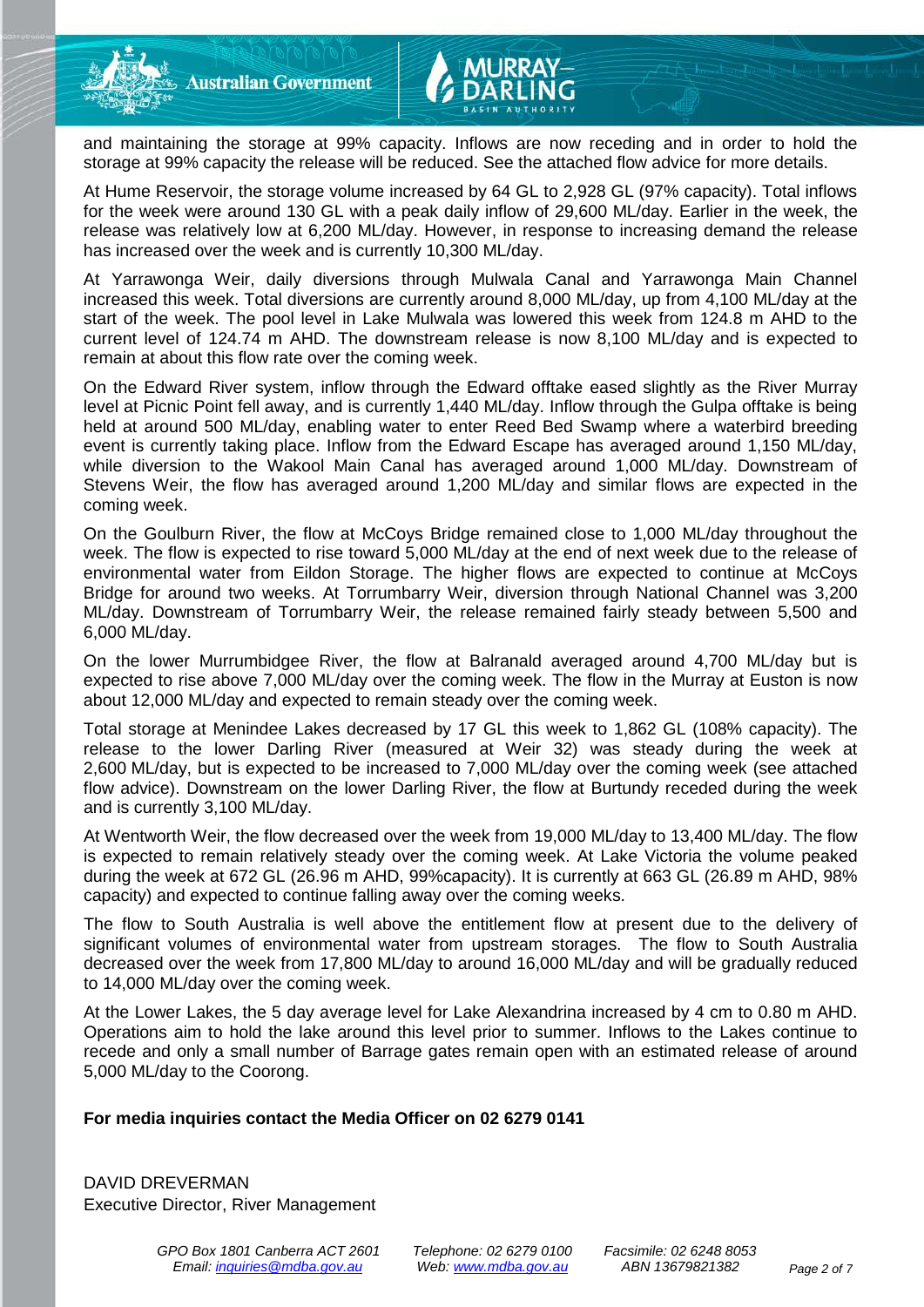



#### **MDBA Storages** Full Supply Level Full Supply Volume Current **Storage** Level Current Storage Dead Storage Active Storage Change in Total Storage for the Week (m AHD) (GL) (m AHD) (GL) % (GL) (GL) (GL) Dartmouth Reservoir  $\begin{array}{|c|c|c|c|c|c|c|c|}\n\hline\n\text{Hume} & & & & 486.00 & 3856 & 485.35 & 3814 & 99\% & 71 & 3743 & -1 \\
\text{Hume Reservoir} & & & & 192.00 & 3005 & 191.62 & 2928 & 97\% & 23 & 2905 & +64\n\end{array}$ Hume Reservoir | 192.00 | 3 005 | 191.62 | 2 928 | 97% | 23 | 2 905 | +64 Lake Victoria | 27.00 | 677 | 26.89 | 663 | 98% | 100 | 563 | -6 Menindee Lakes 1 731 1 731 1 862 | 108% (480 #) 1 382 | 1731 **Total 9 269 9 267 100% - - 8 593 +40** Total Active MDBA Storage 100% ^ 100% ^

#### **Major State Storages**

| <b>Burrinjuck Reservoir</b> | 026     | 862     | 84% |     | 859   | $-15$<br>ιJ  |
|-----------------------------|---------|---------|-----|-----|-------|--------------|
| <b>Blowering Reservoir</b>  | 631     | 516     | 93% | 24  | 492   | 1 1 E<br>−ιບ |
| Eildon Reservoir            | 3 3 3 4 | 3 2 9 7 | 99% | 100 | , 197 | $-16$<br>טו  |

\* Menindee surcharge capacity – 2050 GL \*\* All Data is rounded to nearest GL \*\*

# NSW takes control of Menindee Lakes when storage falls below 480 GL, and control reverts to MDBA when storage next reaches 640 GL ^ % of total active MDBA storage

**Snowy Mountains Scheme Snow diversions for week ending 13 Nov 2012 Snowy diversions for week ending 13 Nov 2012** 

| <b>Storage</b>         | Active Storage<br>(GL) | Weekly Change<br>(GL) | Diversion (GL)       | This Week | From 1 May<br>2012 |
|------------------------|------------------------|-----------------------|----------------------|-----------|--------------------|
| Lake Eucumbene - Total | 2452                   | $+12$                 | Snowy-Murray         | +3        | 478                |
| Snowy-Murray Component | 964                    | $+21$                 | Tooma-Tumut          | $+6$      | 182                |
| <b>Target Storage</b>  | 1450                   |                       | <b>Net Diversion</b> | -3        | 297                |
|                        |                        |                       | Murray 1 Release     | $+9$      | 714                |

### **Major Diversions from Murray and Lower Darling (GL) \***

| <b>New South Wales</b>    | This Week | From 1 July<br>2012 | Victoria                        | This Week | From 1<br><b>July 2012</b> |
|---------------------------|-----------|---------------------|---------------------------------|-----------|----------------------------|
| Murray Irrig. Ltd (Net)   | 26.9      | 474                 | Yarrawonga Main Channel (net)   | 9.3       | 100                        |
| Wakool Sys Allowance      | 1.7       | 2                   | Torrumbarry System + Nyah (net) | 18.6      | 197                        |
| Western Murray Irrigation | 0.9       | 6                   | Sunraysia Pumped Districts      | 3.2       | 29                         |
| Licensed Pumps            | 4.6       |                     | Licensed pumps - GMW (Nyah+u/s) | 1.9       |                            |
| Lower Darling             | 1.4       | 102                 | Licensed pumps - LMW            | 10.5      | 75                         |
| <b>TOTAL</b>              | 35.5      | 661                 | TOTAL                           | 43.5      | 409                        |

\* Figures derived from estimates and monthly data. Please note that not all data may have been available at the time of creating this report.

\*\* All data above is rounded to nearest 100 ML for weekly data and nearest GL for cumulative data\*\*

| Flow to South Australia (GL)                                                                               | Entitlement this month                   | $180.0*$       |                 |  |
|------------------------------------------------------------------------------------------------------------|------------------------------------------|----------------|-----------------|--|
| * Flow to SA will be greater than entitlement for this<br>due to additional dilution<br>flows and<br>month | Flow this week<br>Flow so far this month | 120.2<br>260.9 | (17 200 ML/day) |  |
| environmental flows.                                                                                       | Flow last month                          | 1.071.9        |                 |  |
| A !! ! <i>!</i> /EA\                                                                                       |                                          |                |                 |  |

#### **Salinity (EC) (microSiemens/cm at 25o C)**

|                         | Current | Average over the last week | Average since 1 August 2012 |
|-------------------------|---------|----------------------------|-----------------------------|
| Swan Hill               | 120     | 120                        | 120                         |
| Euston                  | 130     | 130                        | 120                         |
| <b>Red Cliffs</b>       | 130     | 120                        | 110                         |
| Merbein                 | 200     | 170                        | 140                         |
| Burtundy (Darling)      | 420     | 420                        | 430                         |
| Lock 9                  | 200     | 200                        | 140                         |
| Lake Victoria           | 240     | 230                        | 240                         |
| Berri                   | 260     | 240                        | 200                         |
| Waikerie                | 260     | 260                        | 250                         |
| Morgan                  | 240     | 240                        | 230                         |
| Mannum                  | 330     | 390                        | 230                         |
| Murray Bridge           | 430     | 460                        | 260                         |
| Milang (Lake Alex.)     | 320     | 310                        | 390                         |
| Poltalloch (Lake Alex.) | 250     | 240                        | 260                         |
| Meningie (Lake Alb.)    | 3580    | 3 4 8 0                    | 3 4 3 0                     |
| Goolwa Barrages         | 500     | 500                        | 2 0 6 0                     |

*GPO Box 1801 Canberra ACT 2601 Telephone: 02 6279 0100 Facsimile: 02 6248 8053 Email: [inquiries@mdba.gov.au](mailto:inquiries@mdba.gov.au) Web: [www.mdba.gov.au](http://www.mdba.gov.au/) ABN 13679821382 Page 3 of 7*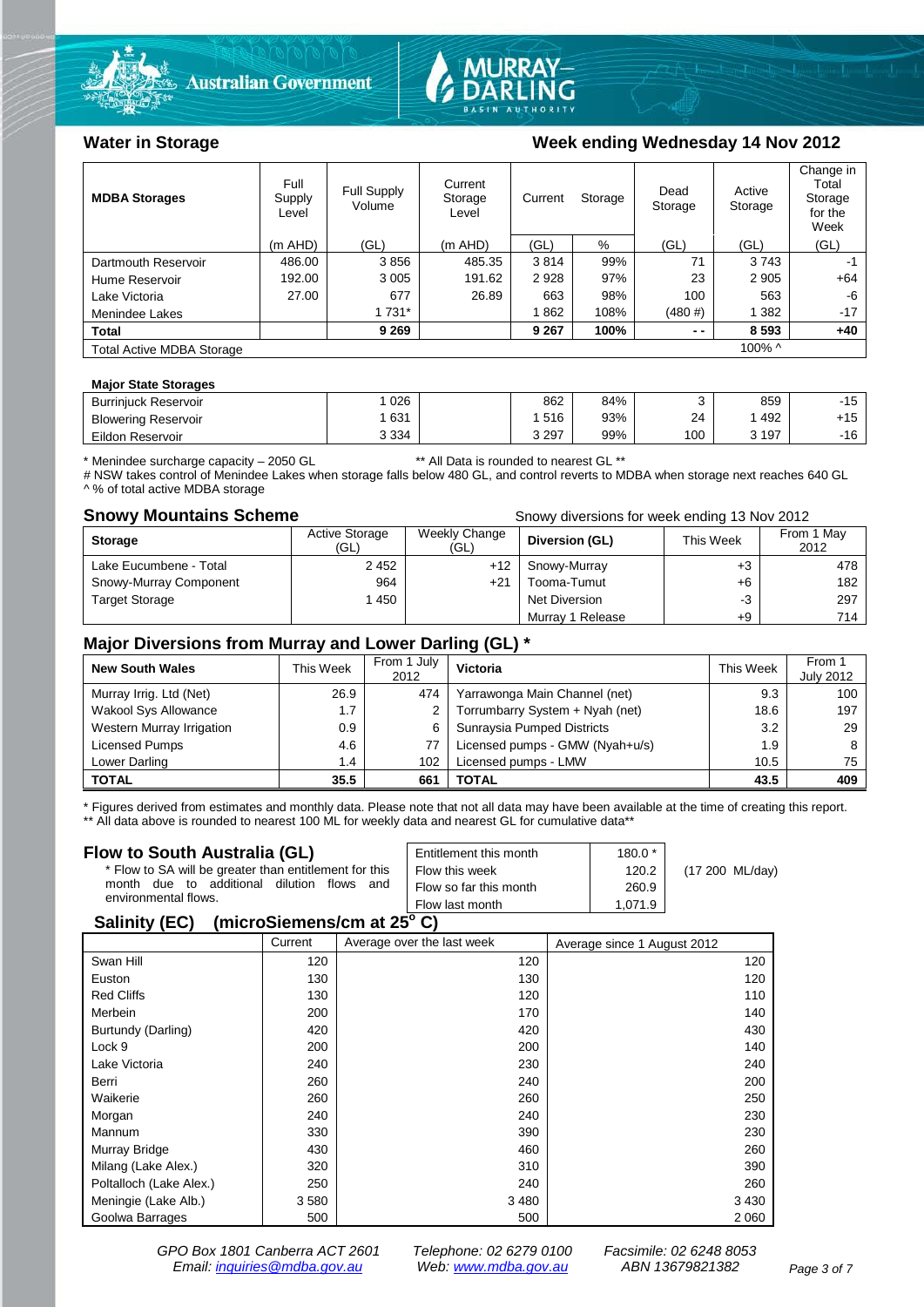



#### **River Levels and Flows Week ending Wednesday 14 Nov 2012**

|                                  | Minor Flood<br>Stage | Gauge    | Height  | Flow     | Trend        | Average Flow<br>this Week | Average<br>Flow last<br>Week |
|----------------------------------|----------------------|----------|---------|----------|--------------|---------------------------|------------------------------|
| <b>River Murray</b>              | (m)                  | local(m) | (m AHD) | (ML/day) |              | (ML/day)                  | (ML/day)                     |
| Khancoban                        |                      |          |         | 3 1 5 0  | F            | 3 0 9 0                   | 3 1 7 0                      |
| Jingellic                        | 4.0                  | 1.94     | 208.46  | 6720     | R            | 10750                     | 5770                         |
| Tallandoon (Mitta Mitta River)   | 4.2                  | 2.44     | 219.33  | 4 3 2 0  | S            | 4 4 4 0                   | 3 0 7 0                      |
| Heywoods                         | 5.5                  | 2.70     | 156.33  | 10 260   | F            | 9530                      | 9880                         |
| <b>Doctors Point</b>             | 5.5                  | 2.86     | 151.33  | 13 110   | F            | 11 980                    | 11 310                       |
| Albury                           | 4.3                  | 1.82     | 149.26  |          |              |                           |                              |
| Corowa                           | 3.8                  | 3.06     | 129.08  | 14 470   | F            | 11 510                    | 14 850                       |
| Yarrawonga Weir (d/s)            | 6.4                  | 1.40     | 116.44  | 8 100    | S            | 8 2 3 0                   | 10 6 20                      |
| Tocumwal                         | 6.4                  | 2.09     | 105.93  | 8 3 7 0  | F            | 8800                      | 10 760                       |
| Torrumbarry Weir (d/s)           | 7.3                  | 2.03     | 80.57   | 5 6 9 0  | R            | 5740                      | 5710                         |
| Swan Hill                        | 4.5                  | 1.29     | 64.21   | 6 140    | S            | 6 1 3 0                   | 6940                         |
| <b>Wakool Junction</b>           | 8.8                  | 3.35     | 52.47   | 9 2 4 0  | S            | 9410                      | 11 790                       |
| Euston Weir (d/s)                | 8.8                  | 2.24     | 44.08   | 12 2 8 0 | E            | 13 1 20                   | 16 940                       |
| Mildura Weir (d/s)               |                      |          |         | 11 830   | F            | 13 390                    | 18 190                       |
| Wentworth Weir (d/s)             | 7.3                  | 3.46     | 28.22   | 13 390   | $\mathsf{R}$ | 15 840                    | 20 170                       |
| <b>Rufus Junction</b>            |                      | 4.78     | 21.71   | 15 610   | R            | 16 380                    | 18 900                       |
| Blanchetown (Lock 1 d/s)         | $\blacksquare$       | 1.31     |         | 15 170   | E            | 16850                     | 19 250                       |
|                                  |                      |          |         |          |              |                           |                              |
| <b>Tributaries</b>               |                      |          |         |          |              |                           |                              |
| Kiewa at Bandiana                | 2.7                  | 1.95     | 155.18  | 2 0 2 0  | R            | 1 940                     | 1 2 3 0                      |
| Ovens at Wangaratta              | 11.9                 | 8.32     | 146.00  | 1 4 3 0  | F            | 2 0 4 0                   | 1 4 3 0                      |
| Goulburn at McCoys Bridge        | 9.0                  | 1.58     | 93.00   | 1 0 2 0  | R            | 1 0 2 0                   | 1 0 2 0                      |
| Edward at Stevens Weir (d/s)     |                      |          |         | 1 0 6 0  | S            | 1 2 7 0                   | 1 340                        |
| <b>Edward at Liewah</b>          |                      | 2.36     | 57.74   | 1740     | F            | 1820                      | 1820                         |
| <b>Wakool at Stoney Crossing</b> |                      | 1.70     | 55.19   | 1 0 2 0  | S            | 990                       | 1 2 6 0                      |
| Murrumbidgee at Balranald        | 5.0                  | 3.95     | 59.91   | 4 9 5 0  | R            | 4710                      | 4 980                        |
| Barwon at Mungindi               |                      | 3.14     |         | 0        | S            | 10                        | 20                           |
| Darling at Bourke                | $\blacksquare$       | 4.13     |         | 500      | S            | 520                       | 500                          |
| Darling at Burtundy Rocks        |                      |          |         | 3 1 1 0  | F            | 3 4 9 0                   | 3880                         |

Natural Inflow to Hume 18 160 | 18 160 | 18 160 | 18 160 | 18 160 | 18 160 | 18 160 | 18 1720

(i.e. Pre Dartmouth & Snowy Mountains scheme)

**Weirs and Locks** Pool levels above or below Full Supply Level (FSL)

| Murray             | FSL (m AHD) | u/s     | d/s            |                       | FSL (m AHD) | u/s     | d/s     |
|--------------------|-------------|---------|----------------|-----------------------|-------------|---------|---------|
| Yarrawonga         | 124.90      | $-0.16$ |                | No. 7 Rufus River     | 22.10       | $+0.09$ | $+2.46$ |
| No. 26 Torrumbarry | 86.05       | $+0.00$ | $\sim$         | No. 6 Murtho          | 19.25       | $+0.05$ | $+0.78$ |
| No. 15 Euston      | 47.60       | $+0.00$ | $\blacksquare$ | No. 5 Renmark         | 16.30       | $+0.05$ | $+0.75$ |
| No. 11 Mildura     | 34.40       | $+0.06$ | $+0.41$        | No. 4 Bookpurnong     | 13.20       | $+0.04$ | $+1.59$ |
| No. 10 Wentworth   | 30.80       | $+0.08$ | $+0.82$        | No. 3 Overland Corner | 9.80        | $+0.04$ | $+0.94$ |
| No. 9 Kulnine      | 27.40       | $+0.04$ | $+0.37$        | No. 2 Waikerie        | 6.10        | $+0.11$ | $+0.93$ |
| No. 8 Wangumma     | 24.60       | $+0.04$ | $+0.63$        | No. 1 Blanchetown     | 3.20        | $+0.03$ | $+0.56$ |

#### **Lower Lakes FSL = 0.75 m AHD**

Lake Alexandrina average level for the past 5 days (m AHD) 0.80

| <b>Barrages</b>       | <b>Fishways at Barrages</b> |               |          |           |                      |  |
|-----------------------|-----------------------------|---------------|----------|-----------|----------------------|--|
|                       | Openings                    | Level (m AHD) | No. Open | Rock Ramp | <b>Vertical Slot</b> |  |
| Goolwa                | 128 openings                | 0.83          |          |           | Open                 |  |
| Mundoo                | 26 openings                 | 0.80          |          | -         |                      |  |
| <b>Boundary Creek</b> | 6 openings                  |               |          | -         |                      |  |
| Ewe Island            | 111 gates                   |               |          |           |                      |  |
| Tauwitchere           | 322 gates                   | 0.83          | 13       | Open      | Open                 |  |

AHD = Level relative to Australian Height Datum, i.e. height above sea level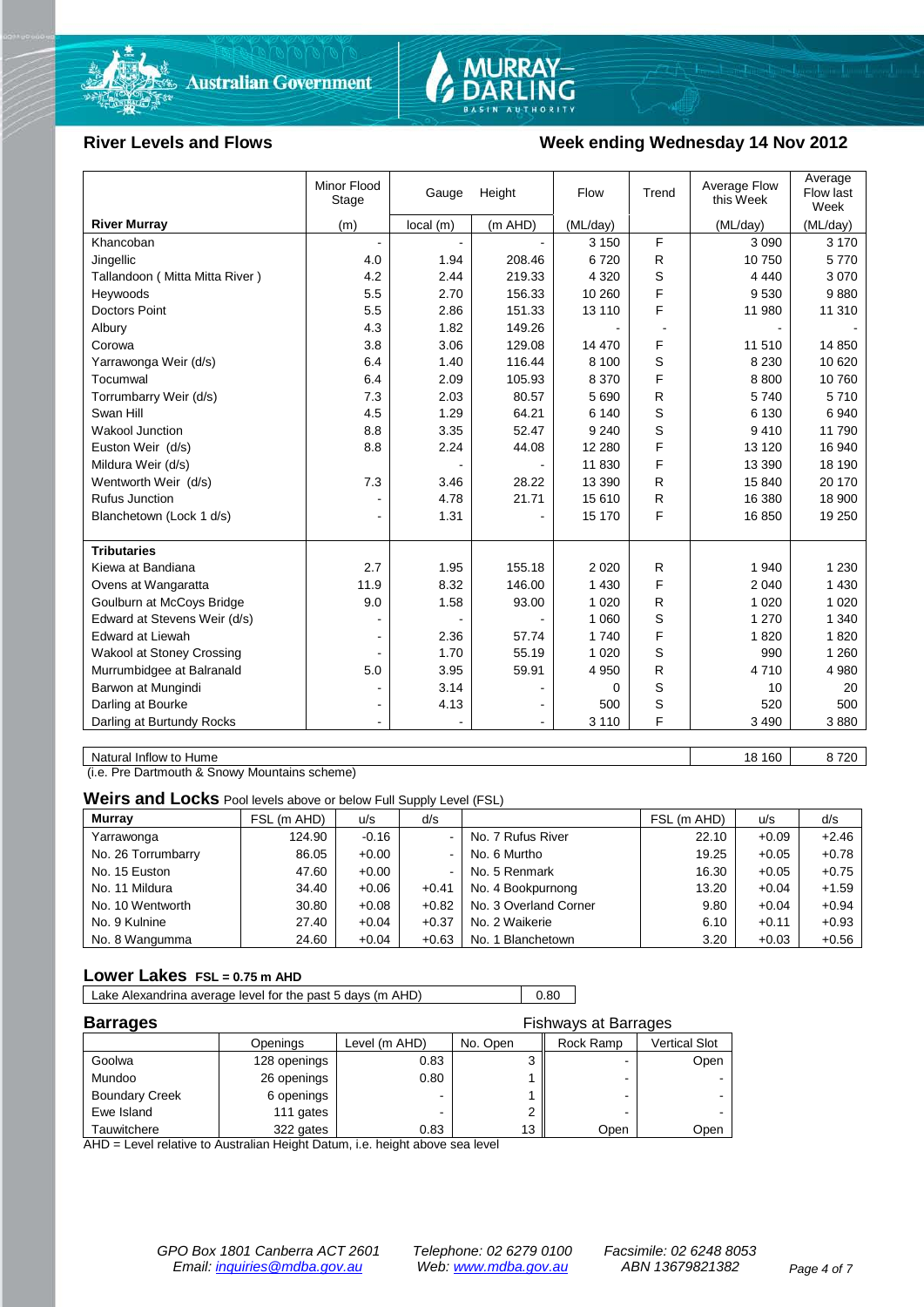



### **Week ending Wednesday 14 Nov 2012**





### **State Allocations (as at 15 Nov 2012)**

| <b>NSW - Murray Valley</b> |  |
|----------------------------|--|
|----------------------------|--|

| High security    | 100% |
|------------------|------|
| General security | 100% |
|                  |      |

| High security    | 95% |
|------------------|-----|
| General security | 68% |

#### **NSW - Lower Darling**

| High security    | 100% |
|------------------|------|
|                  |      |
| General security | 100% |
|                  |      |

| <b>NSW - Murray Valley</b> |      | Victorian - Murray Valley |                  |       |
|----------------------------|------|---------------------------|------------------|-------|
| High security              | 100% |                           | High reliability | 100%  |
| General security           | 100% |                           | Low reliability  | $0\%$ |

| NSW – Murrumbidgee Valley |     | Victorian - Goulburn Valley |      |
|---------------------------|-----|-----------------------------|------|
| High security             | 95% | High reliability            | 100% |

| Low reliability | 9% |  |  |
|-----------------|----|--|--|
|                 |    |  |  |

| South Australia – Murray Valley |      |  |
|---------------------------------|------|--|
| High security                   | 100% |  |

NSW : <http://www.water.nsw.gov.au/About-us/Media-releases/media/default.aspx><br>VIC : http://www.g-mwater.com.au/water-resources/allocations/current.asp

VIC : <http://www.g-mwater.com.au/water-resources/allocations/current.asp><br>SA : http://www.waterforgood.sa.gov.au/category/news/

<http://www.waterforgood.sa.gov.au/category/news/>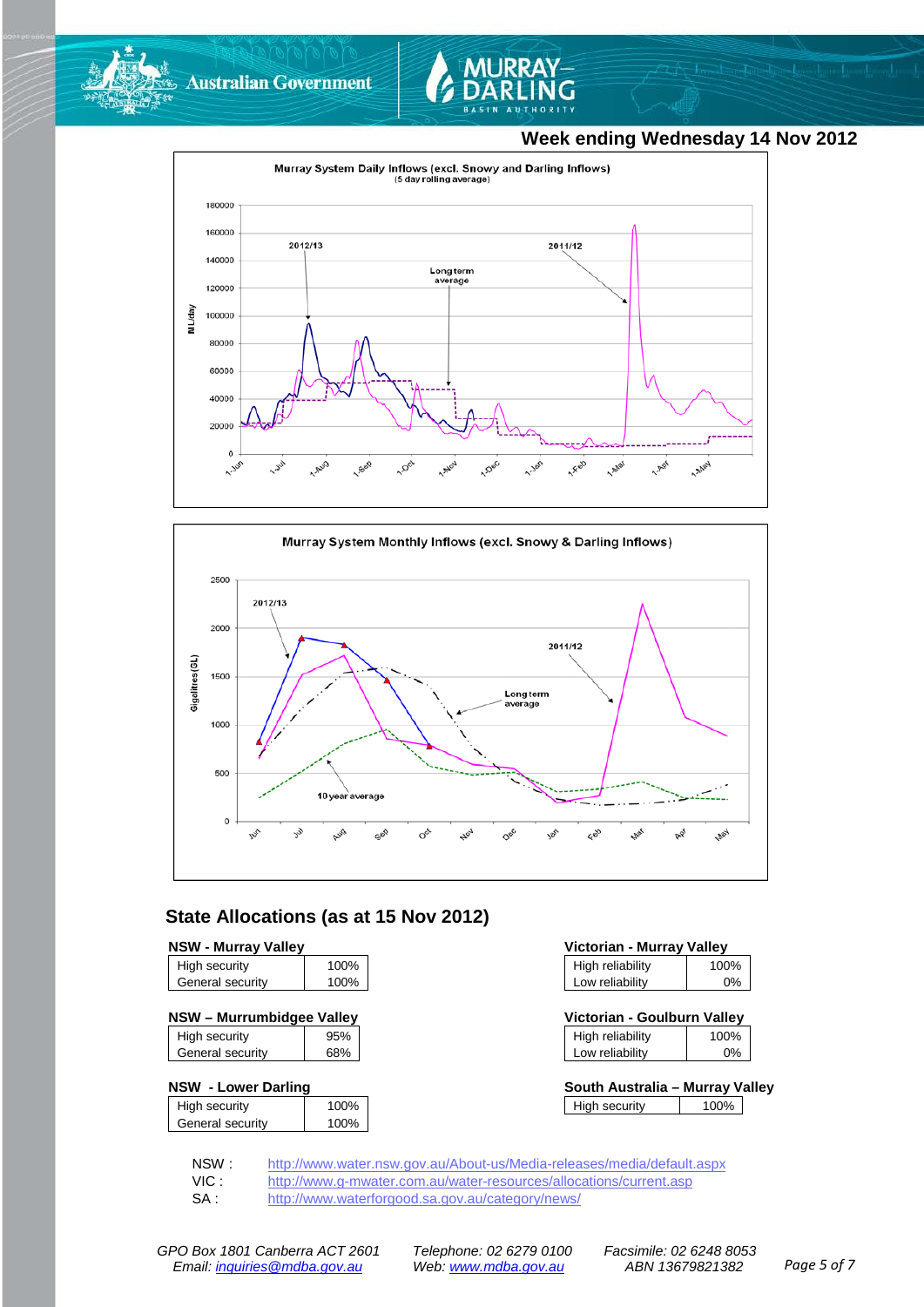# **Mitta Mitta River Flow advice**





**14 November 2012**

## Dartmouth releases reducing

The release of water from Dartmouth Dam will be gradually reduced over the coming week. Dartmouth Dam is currently at 99% capacity but inflows to Lake Dartmouth are receding.

The flow at Colemans is currently 3,500 ML/day. This flow will be gradually reduced to about 1,100 ML/day by 19 November. At Tallandoon, the flow is expected to recede from about 4,300 to 1,500 ML/day over the same period, depending on inflows from Snowy Creek.

The maximum rate of fall in the river level at Colemans will be 30 mm/hr.

In the next few weeks, releases are planned to maintain the water level in Lake Dartmouth at about 485.4 m AHD (60 cm [40,000 ML] below full supply level) which will reduce the likelihood of flows passing over the spillway. Therefore, during this period, the flow at Colemans is likely to remain in the range of 500–4,000 ML/day, depending on inflows to the lake.

MDBA will provide a flow forecast each Wednesday for the following week on the MDBA website at http://www.mdba.gov.au/water/river\_info/storage\_volumes.

Landholders and river users, including pumpers, should take in to account the increase in flow rates along the Mitta Mitta River and make any necessary adjustments to their river activities.

ENDS

**For media information contact the MDBA Media Office at** [media@mdba.gov.au](mailto:media@mdba.gov.au) or 02 6279 0141. For other information contact MDBA at [inquiries@mdba.gov.au](mailto:inquiries@mdba.gov.au) or 02 6279 0100.

**B** Follow the MDBA [http://twitter.com/MD\\_Basin\\_Auth](http://twitter.com/MD_Basin_Auth)

Trim: D12/47331